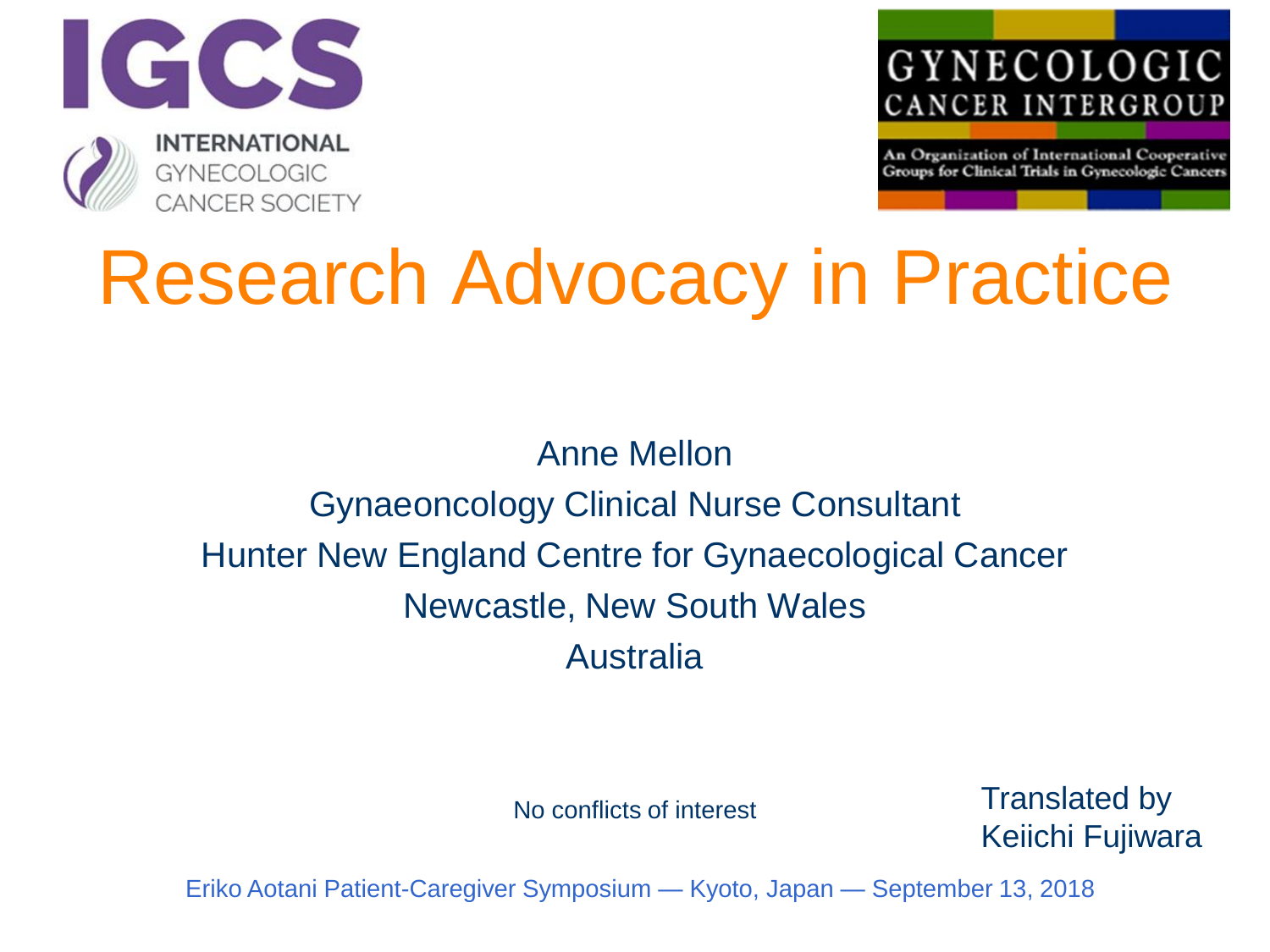

**Research Continuum** 研究の流れ

## GYNECOLOGIC CANCER INTERGROUP

An Organization of International Cooperative Groups for Clinical Trials in Gynecologic Cancers

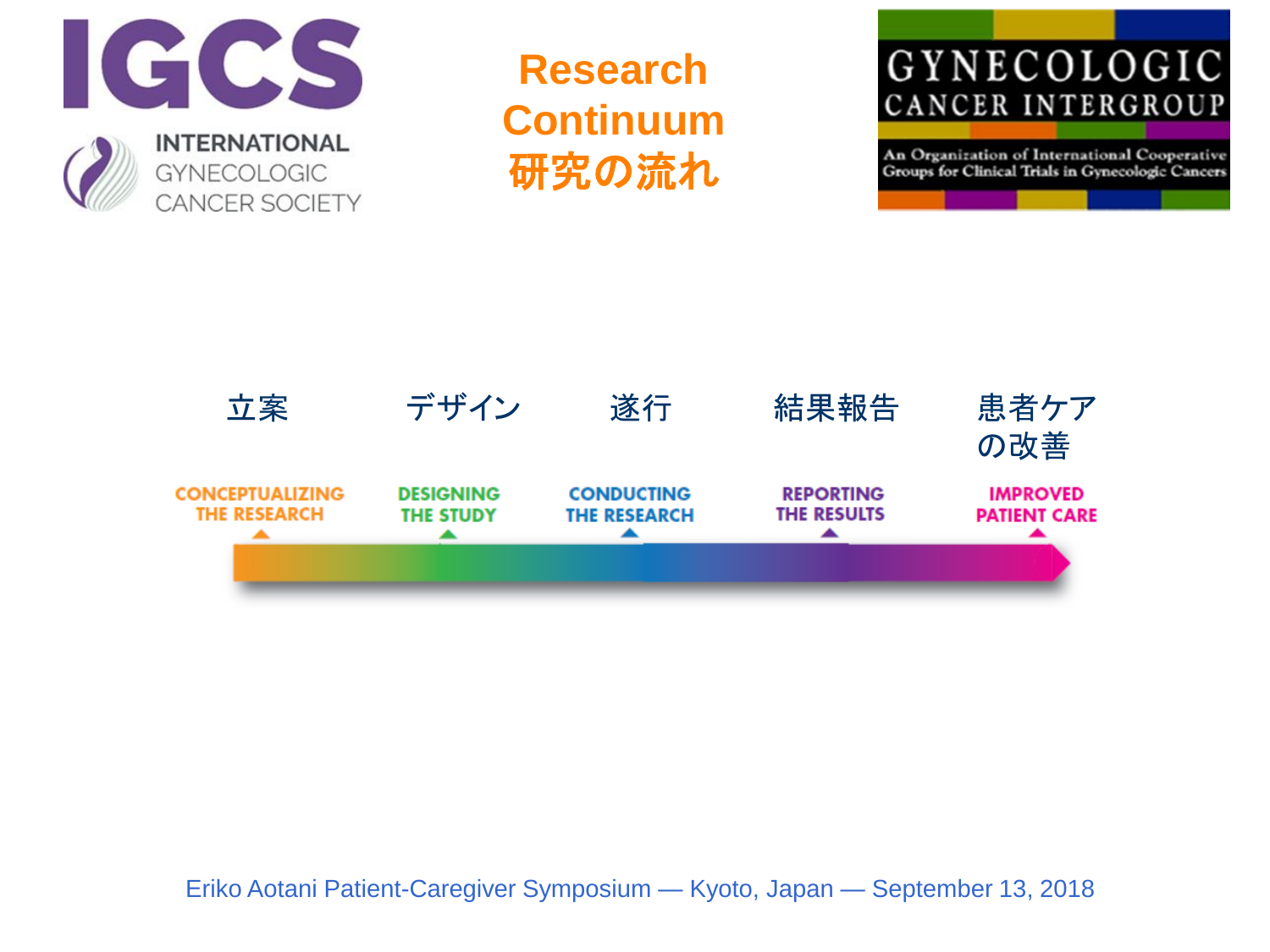

**Research Advocates** リサーチ支援者の 役割



An Organization of International Cooperative Groups for Clinical Trials in Gynecologic Cancers

- Driving the questions research tries to answer 研究が明らかとしようとしている疑問点を提示
- Protecting the patients who participate in research 研究に参加する患者を保護
- Raising public awareness about cancer research がん研究に対する、一般の人々の認識を高くする
- Disseminating research results 研究結果を広める
- Addressing legislative and regulatory issues that affect cancer care and research

がん治療と研究に影響を及ぼす立法上、規制上の問題に取り組む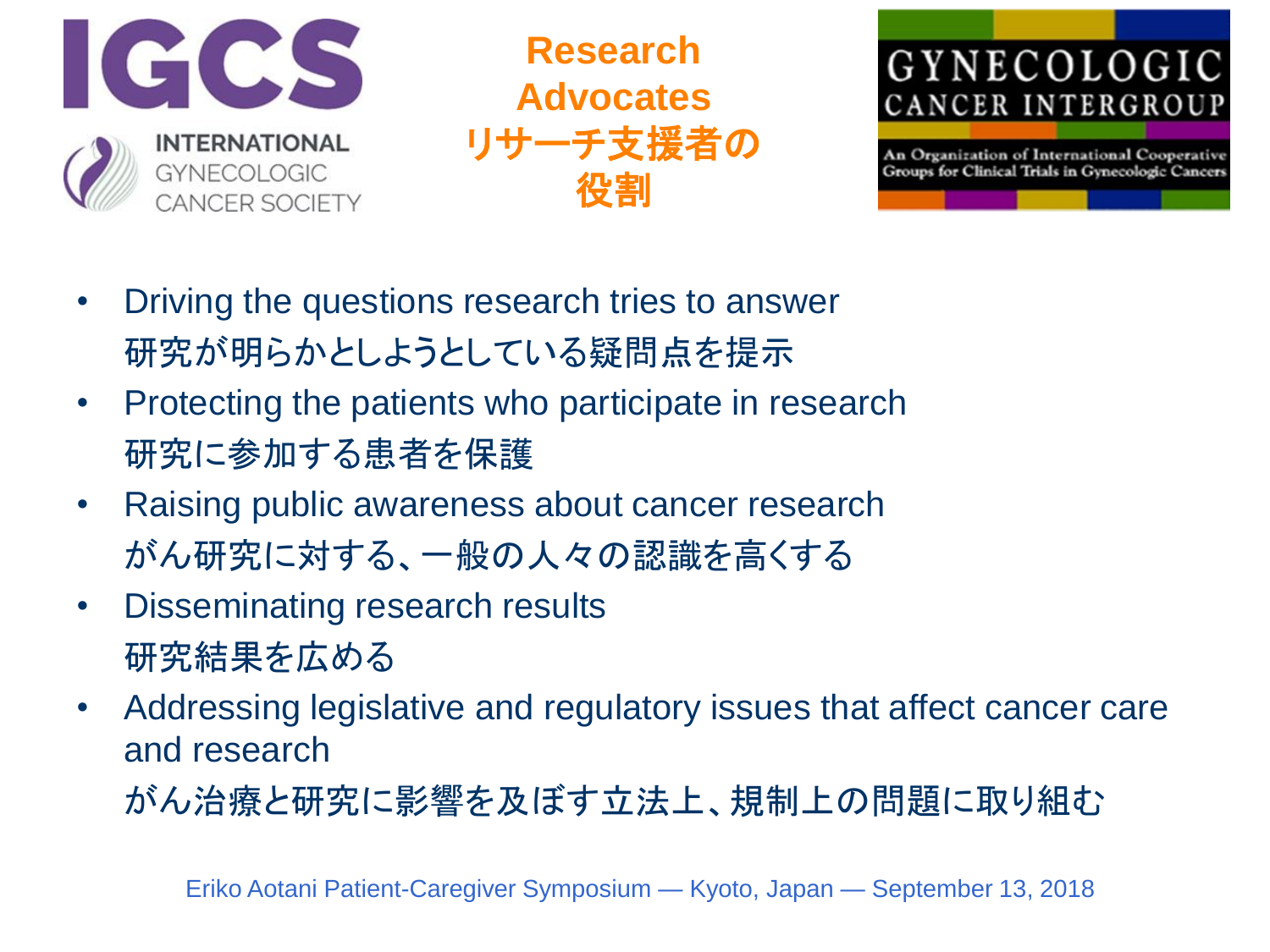

**Research Advocates** リサーチ支援者の 役割



An Organization of International Cooperative<br>Groups for Clinical Trials in Gynecologic Cancers

- help provide a "face" for science and remind researchers of the human element 科学に対して「顔」を提供し、研究者に人間性の要素 を思い出させる
- support conducting ethical, well-designed research and dissemination of research results 倫理的で良くデザインされた研究の 遂行と、研究結果の普及を支援する
- help bridge gaps that exist between research and the cancer community at large がん患者組織と研究組織の間に存在する大きなギ ャップを埋めるのを助ける
- play a vital role in shaping our research 私たちの研究成果を支える 重要な役割を果たす
- provide us with critical perspective and insights that are essential to advancing cancer research がん研究を進める上で不可欠な重要な視 点と洞察を提供する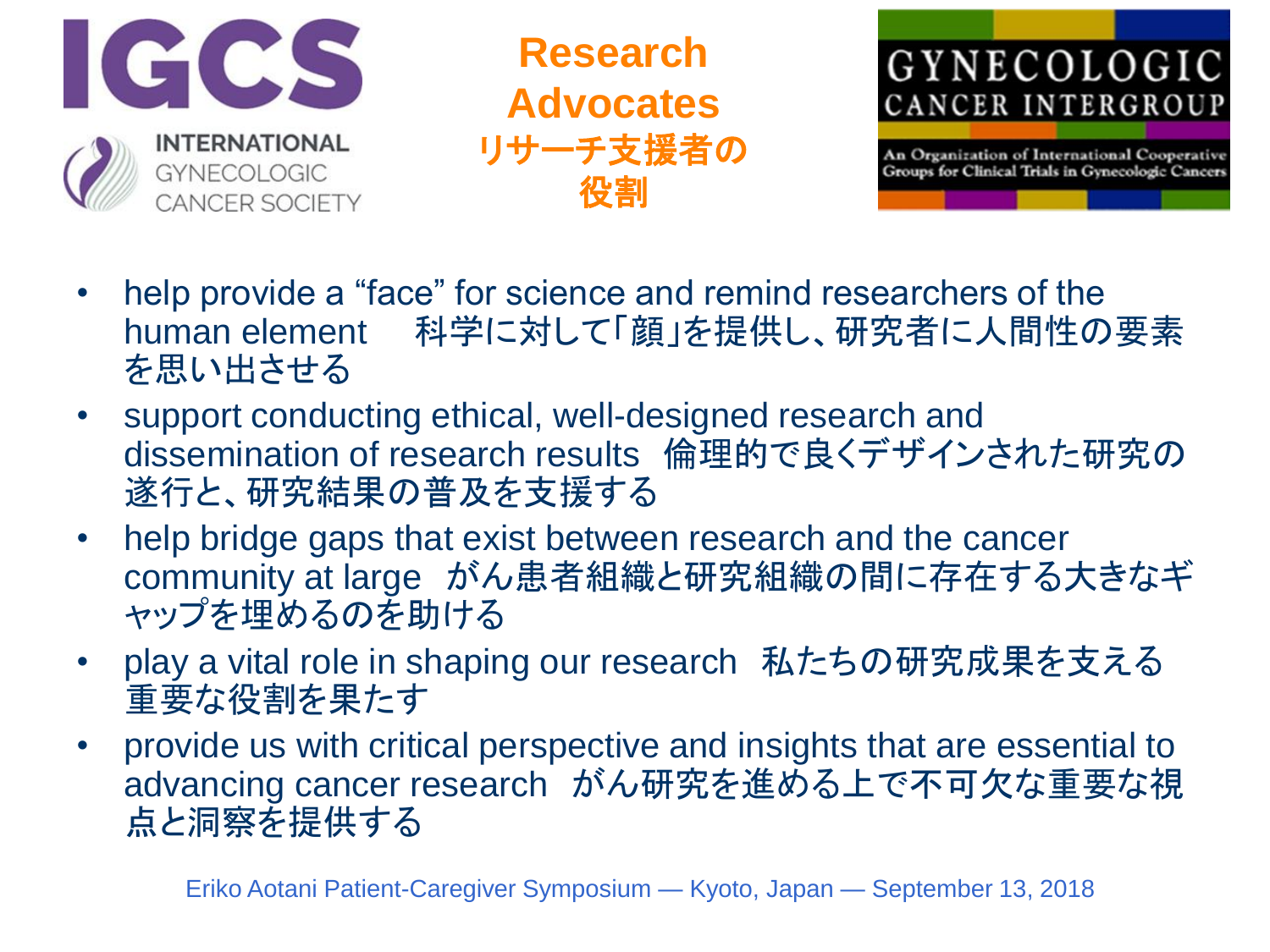

**Research Advocates** リサーチ支援者の 役割



An Organization of International Cooperative Groups for Clinical Trials in Gynecologic Cancers

- Advise develop recommendations and provide input on strategic directions or broad policy issues
- 提言- 提言を作成し、戦略的方向性や幅広い政策課題に関する意見を 提供する
- Design assist in developing or enhancing programs and activities
- デザイン- プログラムや活動の開発や強化を支援する
- Review evaluate and analyse research proposals and communications
- レビュー 研究提案やコミュニケーションを評価、分析する
- Disseminate share and amplify research findings and scientific information
- 普及 研究成果と科学的情報を共有し強化する

Eriko Aotani Patient-Caregiver Symposium — Kyoto, Japan — September 13, 2018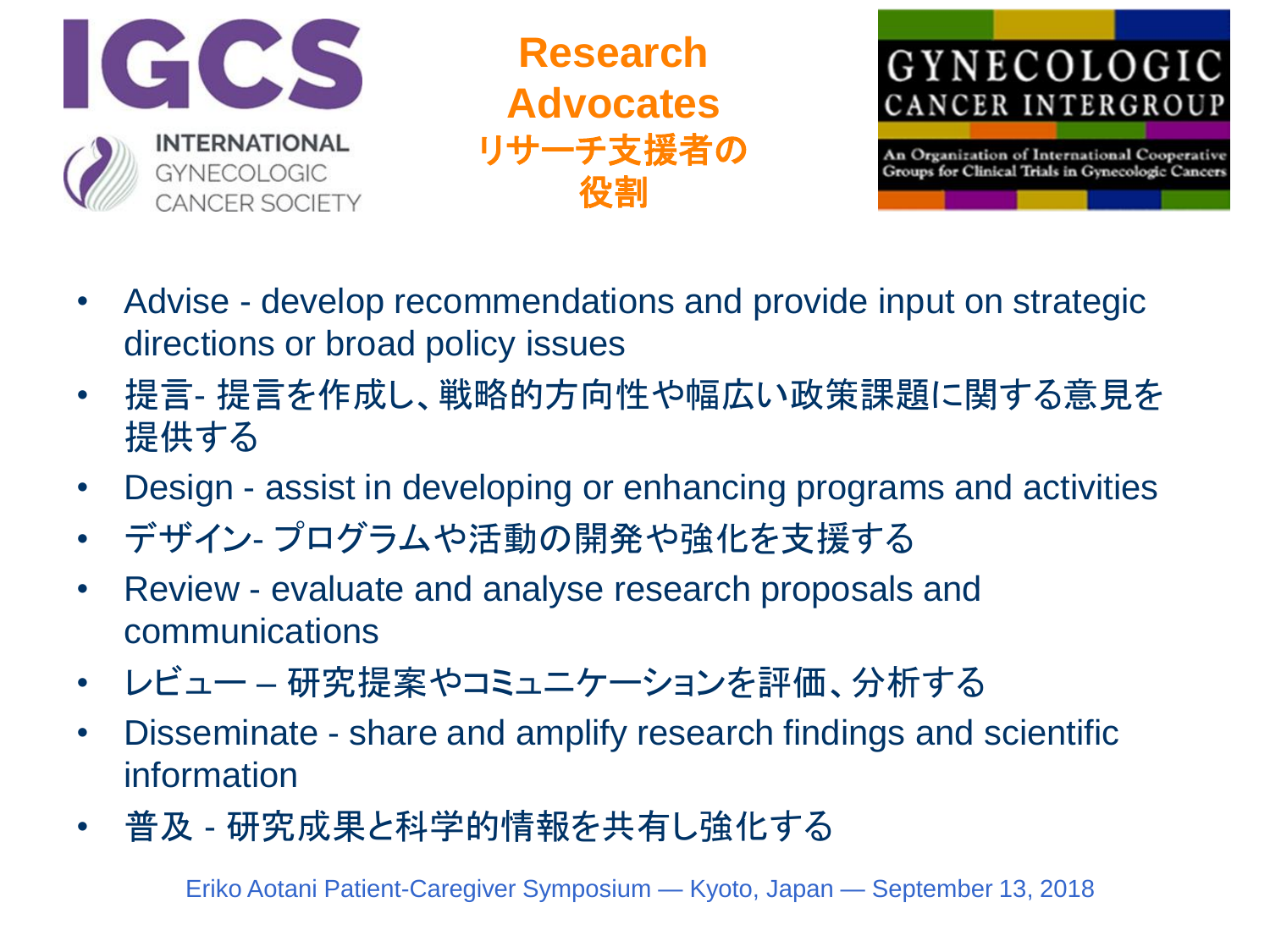

**Research Advocacy in Australia** オーストラリアの研究 支援組織



An Organization of International Cooperative Groups for Clinical Trials in Gynecologic Cancers

- Cancer Voices (がんの声) National consumer advocacy organisation representing Australians affected by cancer オーストラ リア人のがん体験者の全国的支援組織
- ANZGOG The peak, national Gynaecological cancer clinical trials organisation for Australia and NZ オーストラリア、ニュージーランド の婦人科がん臨床試験グループ
- OCA National not-for-profit organisation providing support and advocacy for people affected by ovarian cancer and the peak body for ovarian cancer awareness and prevention 卵巣がん体験者を支 援する全国的な非営利団体で、卵巣がんの啓発、予防を訴える最強の 団体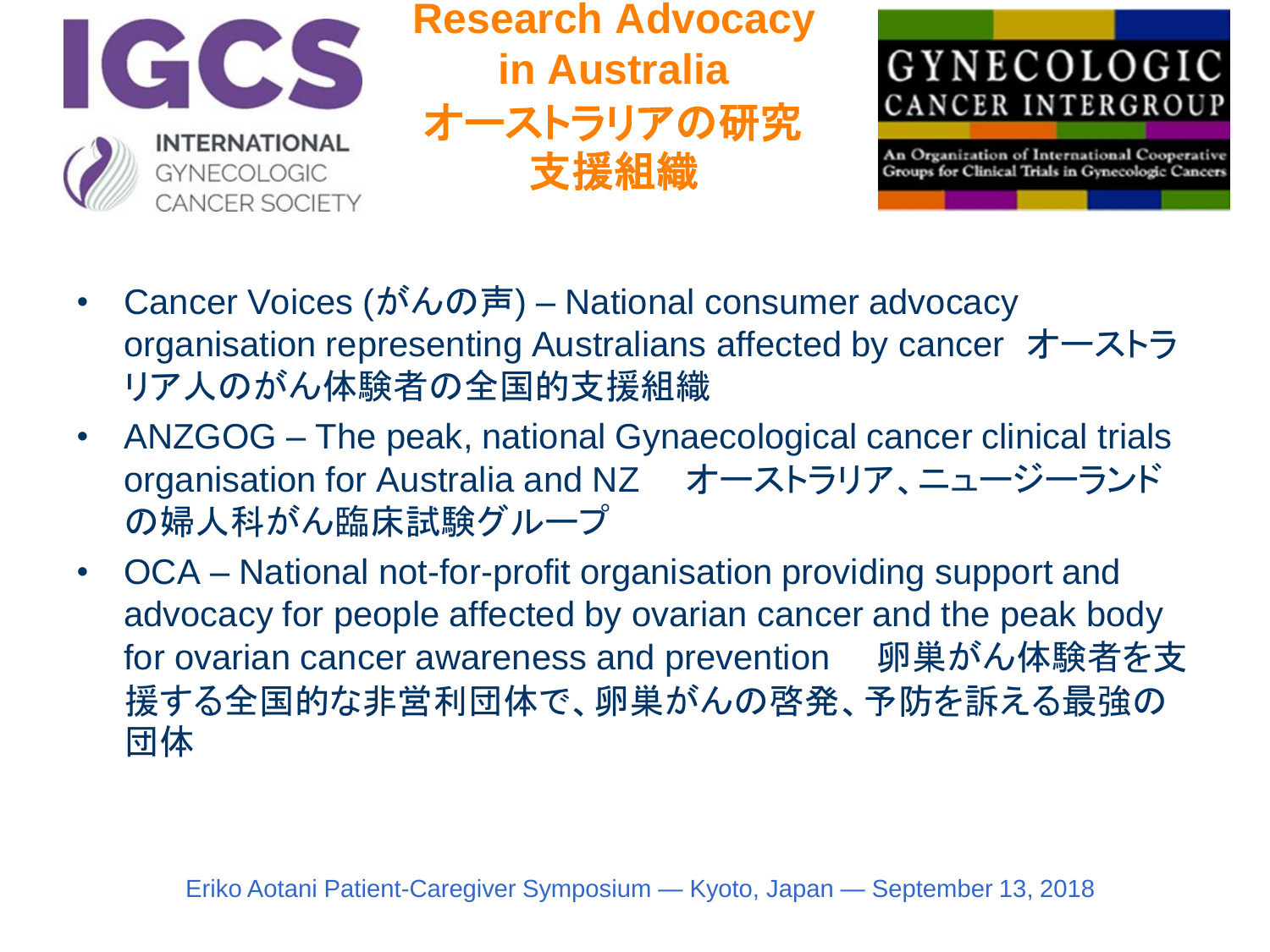

**Research Advocacy in Japan** 日本の研究支援組織



An Organization of International Cooperative Groups for Clinical Trials in Gynecologic Cancers

- Japanese Cancer Association 日本癌学会
- Japan Cancer Society 日本対がん協会
- Japan Society of Clinical Oncology がん治療学会
- Japan Society of Gynecologic Oncology 日本婦人科腫瘍学会
- Japanese Gynaecologic Oncology Group JGOG
- Gynecologic Oncology Trial and Investigation Consortium GOTIC 北関東婦人科がん臨床試験コンソーシアム